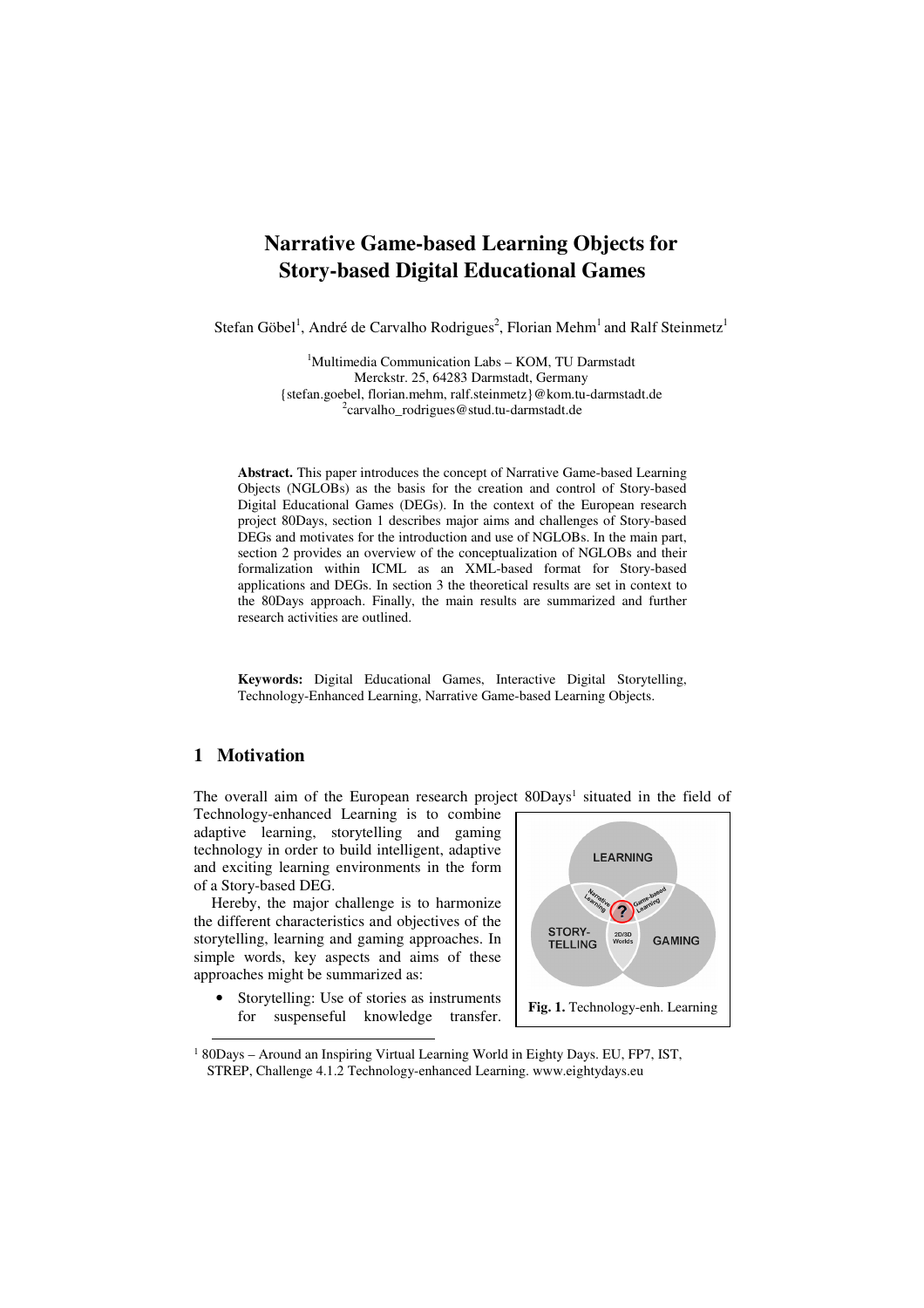Keywords include dramaturgy, suspense or emotion and immersion.

- Gaming: Provision of a playful learning environment. As a slogan *'Learning by playing'* might serve. Fun, motivation, exploration and interaction are dominant.
- Learning: Most relevant is the knowledge transfer. Emphasis is set on assessment, learning success and effectiveness or methodic-didactic aspects. Mechanisms to motivate and engage users are welcome.

In major parts, these aspects and characteristics are complementary, for instance both storytelling and gaming concepts are used to increase the motivation of users in digital educational games. On the other hand –especially with respect to a technical implementation and integration of the concepts– the so-called "narrative paradox" [15] indicates a conflict between storytelling (narratology; linear, non-interactive, plot-based approach) and gaming (ludology; interaction, non-linear gaming approach). Consequently, the role of the author is different: Whereby in storytelling approaches the author has full control over the DEG run-time scenario (everything is pre-scripted, no interaction, no choice to choose among learning paths  $\rightarrow$  *'aura of the author*'), in gaming approaches the player more or less has full control and decides how a Story-based DEG continues (the story evolves during gameplay  $\rightarrow$  *'emergent narrative*'[14, 16] ).



**Fig. 2.** Hero's Journey story model (left) – linear and modular story units (right).

From a storytelling perspective the narrative paradox and the question how a Storybased DEG continues during run-time  $($   $\rightarrow$  macro adaptation, sequencing) has been at the core of the research within the first period of the 80Days project and previous work of the authors of this paper [12, 13]. As the outcome of comprehensive analytic studies and conceptual work, a compromise between plot-based storytelling and nonlinear, interactive gaming approaches has been identified [6, 7] and builds the conceptual basis for the overall story structure of 80Days´ demonstrator 1: The Hero's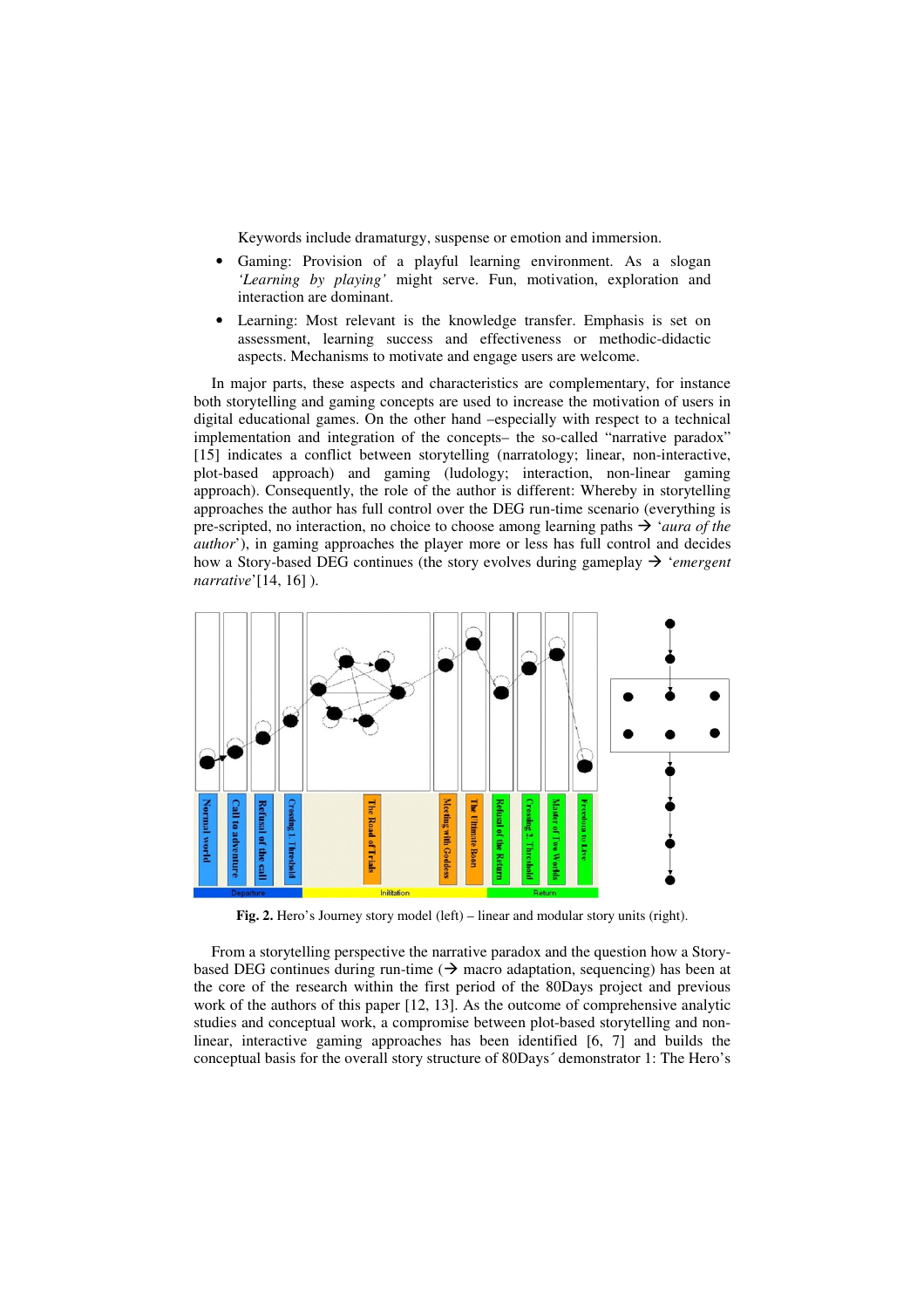Journey [3, 17] which is well-proven especially in the domain of adventure games, is used as the underlying (in major parts linear) story model in order to 'guarantee' a suspenseful story. Hereby, the middle part with the dramatic step 'The Road of Trials' is very flexible and provides the possibility to integrate as many story units ( $\rightarrow$  socalled 'micro missions' in 80Days – similar to levels in a DEG) as the author wishes. Then, during run-time, the story and sequence of micro missions evolves based on the player interaction respectively a mixture of a) pre-defined rules by the author, b) player/learner model and c) learning, gaming and storytelling context.

For that, the main questions are '*How to formalise that multi-faceted context?'* and '*What makes a narrative, game-based learning object (NGLOB)?'*

The following sections of this paper concentrate on the conceptualisation of NGLOBs and their use to create and control Story-based DEGs. The definition and consideration of player/learner/user models as well as (micro) adaptation using NGLOBs according to learner/user/player preferences are not part of this paper, but a topic of ongoing research within the 80Days approach at the Serious Gaming group at TU Darmstadt.

## **2 Conceptualization of Narrative Game-based Learning Objects**

In a first step, based on examples of the game design document (GDD) for the first demonstrator of the 80Days approach, the formalization of narrative, gaming and learning objects is briefly discussed, before an integrated model and its technical implementation in form of an XML-based schema is introduced.



**Fig. 3.** Story Structure of 80Days´ demonstrator 1. Source: Uni Graz.

More or less following the story model of the Hero's Journey described above the overall story structure of 80Days consists of story units: An *Intro Screen* with pre-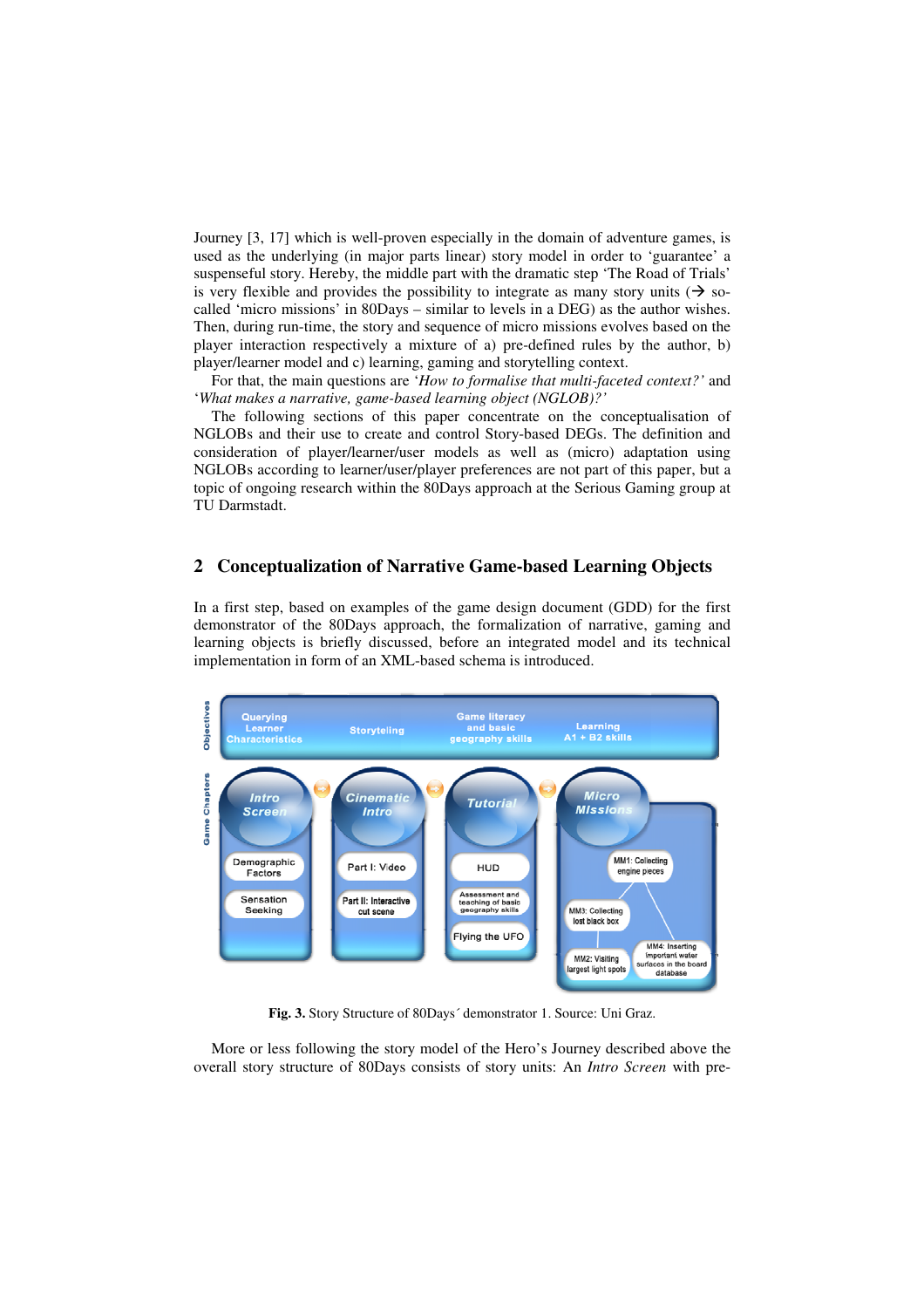assessment to categorize players/users, a *Cinematic Intro* to initiate the story – corresponding to the first part 'Departure' of the Hero's Journey, an *Interactive Tutorial* introducing the topic and providing information about the gameplay – which might be understood as 'Crossing 1<sup>st</sup> Threshold' and the micro missions *MM1* to *MM4* representing different game levels or quests – referring to 'The Road of Trials' in the middle part of the Hero's Journey. Each micro mission or the Cinematic Intro provides a unique ID and a short description/synopsis, optionally a visual representation (e.g. a sketch) and is split into storytelling (StS), learning (LeS) and gaming/gameplay situations (GpS) on a narrower level.

| Game<br><b>Chapter</b> | <b>Cinematric Intro</b> |               |                     |                     |                     |  |
|------------------------|-------------------------|---------------|---------------------|---------------------|---------------------|--|
| <b>Situation</b>       | <b>Short</b>            | Picture       | <b>Function</b> for | <b>Function</b> for | <b>Function</b> for |  |
|                        | description             |               | Story               | Learning            | Gameplay            |  |
| CI scene               | We see<br>the           |               | the<br>Create       | This is a visual    |                     |  |
|                        | original                |               | beginning of a      | metaphor<br>for     |                     |  |
|                        | film<br><b>NASA</b>     | $-50$         | mystery<br>story;   | our philosophy      |                     |  |
|                        | footage of the          |               | the<br>mood<br>set  | for<br>teaching     |                     |  |
|                        | Apollo<br>8             | <b>Marian</b> | and frame of the    | Geography           |                     |  |
|                        | mission                 |               | story               |                     |                     |  |

Table 1. Extract out of the GDD for the Cinematic Intro of 80Days' demonstrator 1.

The situations themselves vary in their emphasis on either one specific context (e.g. a pure story-driven situation without any gameplay and minor/no learning effects, see situation CI scene1 in table 1) or a combination of contexts (e.g. LeS  $1.3$ as game-based learning situation, see table 2).

| <b>Game Chapter</b>                                  | Learning Unit 1 (LU1): B2 Skills European Capitals & Countries                                                                                                                                                                         |                                                                                                                                                                  |                                                                                                                                                                     |                                                                                                                          |  |  |
|------------------------------------------------------|----------------------------------------------------------------------------------------------------------------------------------------------------------------------------------------------------------------------------------------|------------------------------------------------------------------------------------------------------------------------------------------------------------------|---------------------------------------------------------------------------------------------------------------------------------------------------------------------|--------------------------------------------------------------------------------------------------------------------------|--|--|
| Situation                                            | Short description                                                                                                                                                                                                                      | <b>Function</b> for                                                                                                                                              | <b>Function</b> for                                                                                                                                                 | <b>Function</b> for                                                                                                      |  |  |
| Pre-test<br>$LeS$ 1.1<br>existing<br>of<br>knowledge | Alien asks boy: "You<br>know what cities are<br>these?" The boy now<br>can link illuminated<br>spots and city names<br>on a desk                                                                                                       | Story<br>Now.<br>Mr.<br>Jackanapes<br>has<br>to struggle<br>a<br>time<br>first<br>to<br>his<br>keep<br>up<br>blarney of being<br>all-knowing<br>an<br>earthling. | Learning<br>Reflection<br>$_{\rm on}$<br>and pre-test of<br>existing<br>knowledge<br>without<br>immediate<br>feedback                                               | Gameplay<br>Introduction:<br>Game play mode<br>"Global view/Map<br>$\text{ desk}$ "<br>in<br>simplified<br>2D<br>view.   |  |  |
| LeS 1.3 Position<br>of cities without<br>known names | The gamer can fly<br>above Europe in the<br>UFO<br>2D<br>and the<br>night<br>in<br>the<br>map<br>HUD gives him his<br>precise position and<br>him<br>in<br>supports<br>deciding to which city<br>(light spot) he wants<br>to fly next. |                                                                                                                                                                  | The player can<br>freely<br>explore<br>while<br>Europe<br>having<br>the<br>learning<br>goals<br>on a map in<br>of him<br>front<br>(cities shown as<br>light spots). | To<br>verify<br>the<br>cities' names the<br>player has to fly<br>there and to stay<br>paused<br>above<br>them (logging). |  |  |

Table 2. Extract out of the GDD for Learning Unit 1 of 80Days' demonstrator 1.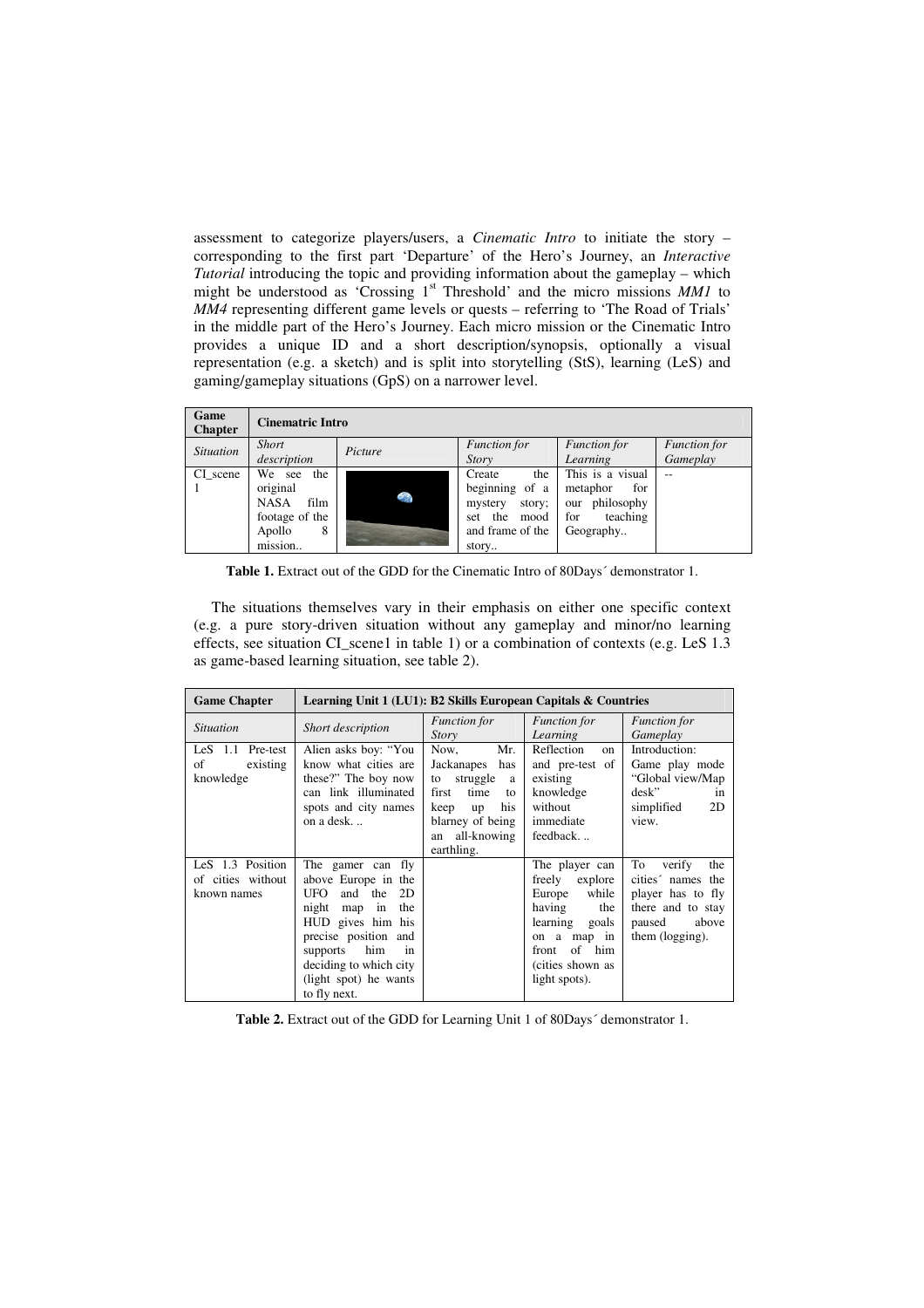In summary, that kind of style for a GDD might be useful for authors and serve as compact storyboard, but from a technical point of view the problem is the lack of quantifiable information being necessary to be interpreted and processed by computer systems – e.g. in order to determine whether a situation is appropriate to fulfill a specific dramaturgic step within the story model of the Hero's Journey or not.

Therefore, a major aspect during the conceptualization of NGLOBs has been set on the integration of measurable, quantitative and qualitative elements and annotations of narrative, gaming and learning contexts.

## **2.1 Narrative, Learning and Gaming Context**

From a storytelling perspective, narrative objects (NOBs) represent the smallest, atomic units of a Story-based DEG. In 80Days, NOBs are implemented as storytelling situations and technically implemented as cut scenes (without any interaction) or as speech acts and additional actions of virtual characters (animations, gestures, etc.).

For the formalization of NOBs and narrative contexts, the idea is –as far as applicable– to map and annotate NOBs corresponding to the steps and dramaturgic functions of underlying story models such as the Hero's Journey.

With respect to learning issues, formal models for learning objects (LOBs) and their use within courseware (Computer and Web-based Training) have been researched for a long time in the field of E-Learning (for instance with a focus on data storage [11]) and standards are already available: While SCORM<sup>2</sup> focuses on the definition of the overall structure of online courses and provides mechanisms for sequencing LOBs (part 'Sequencing and Navigation', available since version SCORM 2004), LOM<sup>3</sup> provides a set of metadata elements for the description of LOBs and to facilitate search, evaluation, acquisition, and use of LOBs.

For the conceptualisation and formalization of LOBs in the context of Story-based DEGs it is not the aim to rebuild the LOM standard. Contrary, the approach is to use existing learning resources and to reference them within the content section of the overall story format ICML (see section 2.2). Additionally, the idea is to formalize the learning and learner context and to provide machine-readable information about associated and prerequisite skills of a LOBs respectively learning situation based on the Competency-based Knowledge Space Theory (CbKST) provided by Albert and Lukas [1]. Thus, for sequencing purposes –presumed an open, modular, emergent (narrative) environment is available without hardcoded transitions as in pure linear approaches (see section 1)– it is possible to decide whether a learning situation is appropriate for a specific learner (the learner has the prerequisite skills) or not (the learner would be overstrained).

Contrary to the learning context, unfortunately, there are no well-known, elaborated definitions, standards or formats for the gaming context and gaming objects (GOBs). Though, different generic descriptions of games à la '*What makes a good game?*' indicate relevant characteristics and criteria: Apart from graphic and audio/sound, especially gameplay, interaction concepts and a good story decide about

 $\overline{a}$ 

<sup>2</sup> SCORM: Sharable Content Object Reference Model, www.adlnet.org/Technologies/scorm

<sup>3</sup> Learning Object Metadata, http://ltsc.ieee.org/wg12/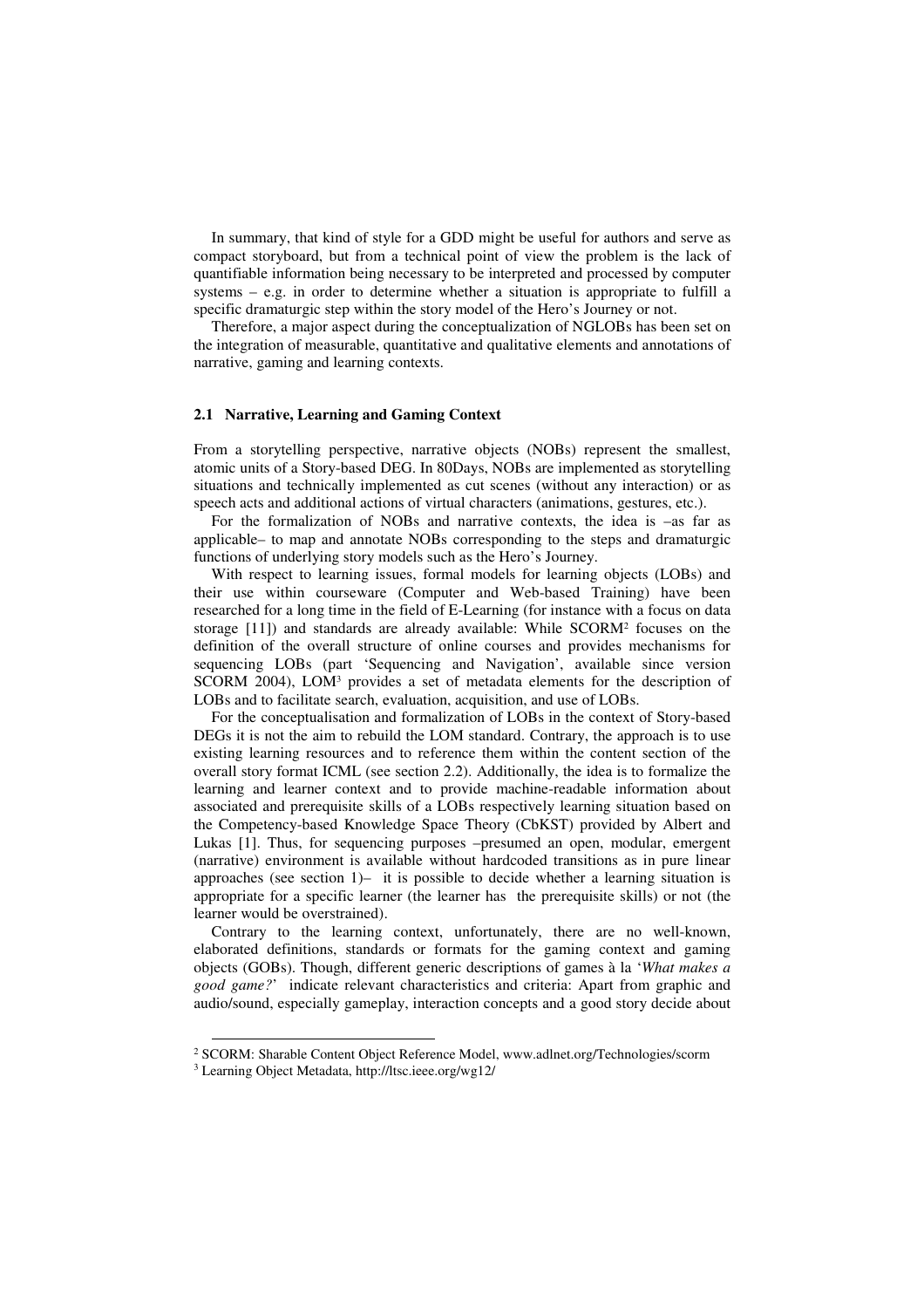success or failure of a game. With respect to the formalization of NGLOBs and their use in educational games, the interaction concept in form of interaction templates (e.g. drag-and-drop, multiple-choice and puzzle templates in classic courseware or an explorative 3D environment such as a flight mission in 80Days) provides useful attributive information.

Second, similar to the learning context, the idea is to build a correlation between gaming situations/GOBs and the users (i.e. players in the gaming context) and underlying player models. Hence, all gaming situations are set into context with player types and annotated with appropriateness factors.

#### **2.2 Model and Technical Implementation of NGLOBs**

In sum, the model for a NGLOB ( $\approx$  situation in 80Days) is built by a composition of context information resulting in a triple vector  $C_N$  x  $C_G$  x  $C_L$ .

The narrative context  $C_N$  provides a list of tuples (storymodelStep, appropriatenessFactor) whereby the storymodelStep is encoded by the initials of a storymodel (for instance 'HJ' for Hero's Journey) plus a number for the step/part of that model. The parameter appropriatenessFactor is normalized in the range [0..1].

The gaming context  $C_G$  primarily tackles the appropriateness of individual GOBs and gaming situations for different players and player types. Analogue to the narrative context  $C_N$ , the gaming context  $C_G$  also provides a list of tuples (playerAttribute, appropriatenessFactor). Here, 'PA\_B<sub>x</sub>' describes the player type based on the classification of Bartle  $[2]$ . For example, 'PA  $B1$ , 0.9' indicates that the GOB is very appropriate for the player type 'Explorer' according to Bartle.

The model for the learning context  $C_L$  provides a vector composed out of two parts listing all associated and prerequisite skills for a specific learning situation/LOB. In the example, ' $A1_{xyz}$ ' and ' $B2_{xyz}$ ' skills represent identifiers for learning topics of the 80Days´ demonstrator 1 DEG being extracted out of the curriculum for teaching geography in the  $6<sup>th</sup>$  to  $8<sup>th</sup>$  grade at school.

$$
\left(\begin{array}{c}\n(HJ_2, 0.1), \\
(HJ_4, 0), \\
(HJ_4-1, 0.2), \\
(HJ_5, 0.85), \\
\vdots\n\end{array}\right), \left(\begin{array}{c}\n(PA_B1, 0.15), \\
(PA_B2, 0.4), \\
(PA_B3, 0.2), \\
(PA_B4, 0.9)\n\end{array}\right), \left(\begin{array}{c}\n\langle A1030, A1033 \rangle \\
\langle B2122, B2297 \rangle\n\end{array}\right)
$$

**Fig. 4.** Quantifiable part of the model for Narrative, Game-based Learning Objects.

Apart from that quantifiable part described above, the model for NGLOBs contains further descriptive elements such as short texts/abstracts summarizing the synopsis of narrative, gaming and learning functions of a specific NGLOB.

Figure 5 provides the preliminary technical implementation of the NGLOB model in form of an XML-based schema, which has been integrated into the ICML format.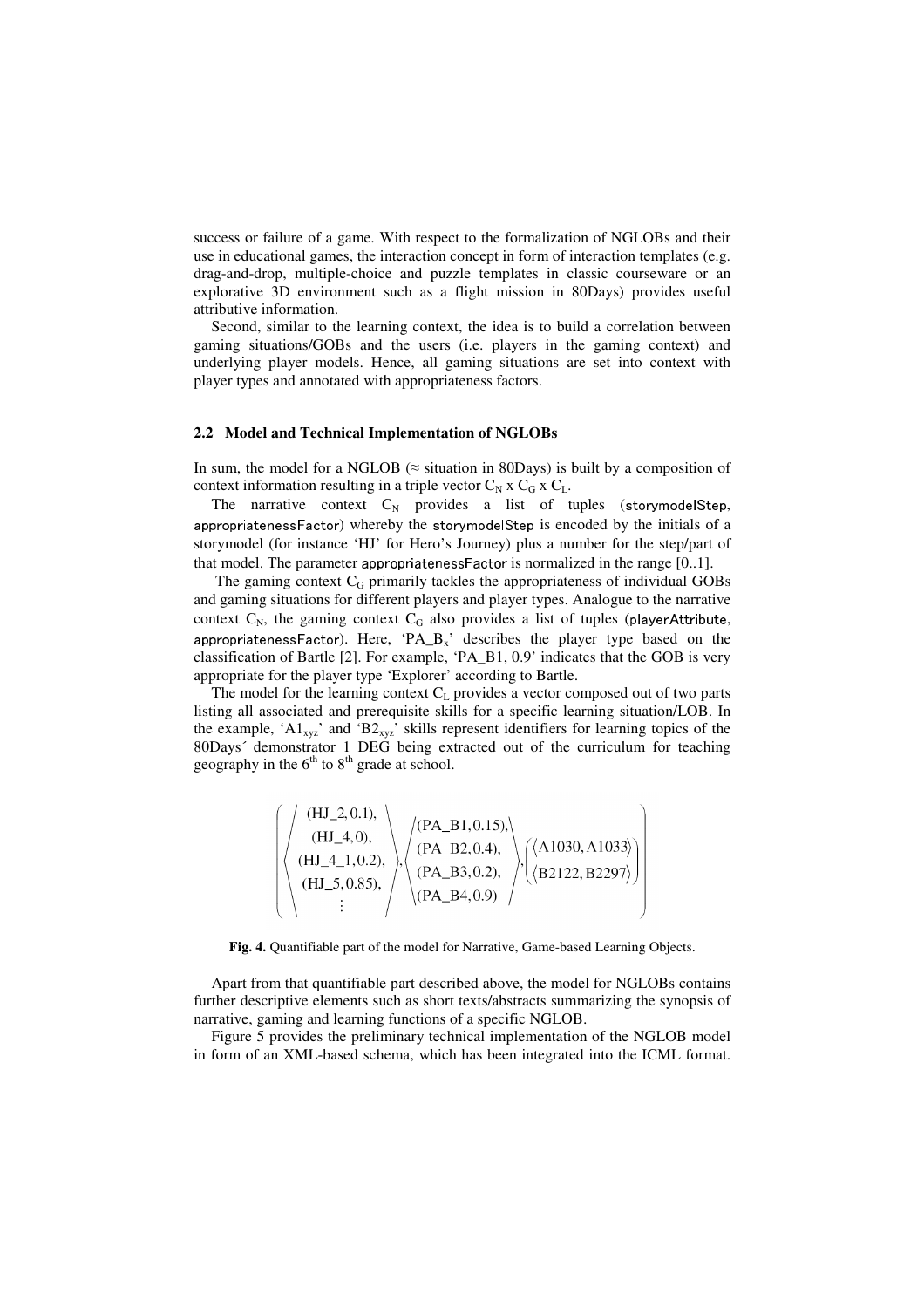ICML (INSCAPE Markup Language) has been originated by the authors of this paper within the European research project INSCAPE*<sup>4</sup>* [5] and used and further cultivated in other projects such as U-CREATE*<sup>5</sup>* [10] or 80Days. In brief, the global aim of ICML is to provide a standardized comprehensive description language for Story-based DEGs and *any* kind of Interactive Storytelling application. The ICML format [8] provides three top-level nodes: ICML\_content, ICML\_strategies and ICML\_story. The model of NGLOBs is being integrated and serves as detailed annotation and specification of ICML\_story parts (complex scenes, scenes ~ micro missions and situations in 80Days or game levels/learning chapters and game situations/learning units in games/learning applications).



**Fig. 5.** XML-based Schema for NGLOBs, being integrated within ICML\_story

# **3 Narrative Game-based Learning Objects in 80Days**

 $\overline{a}$ 

This section describes the creation and use of NGLOBs in 80Days. Hereby, the StoryTec platform providing a complete framework consisting of an authoring tool and a run-time environment serves as technical basis. In [8, 9], Göbel et al. provide a

<sup>4</sup> INSCAPE: Interactive Storytelling for Creative People (FP6, IP, IST-2004-004150), http://www.inscapers.com

<sup>&</sup>lt;sup>5</sup> U-CREATE: Creative Authoring Tools for Edutainment Applications (EU CRAFT, COOP-CT-2005-017683)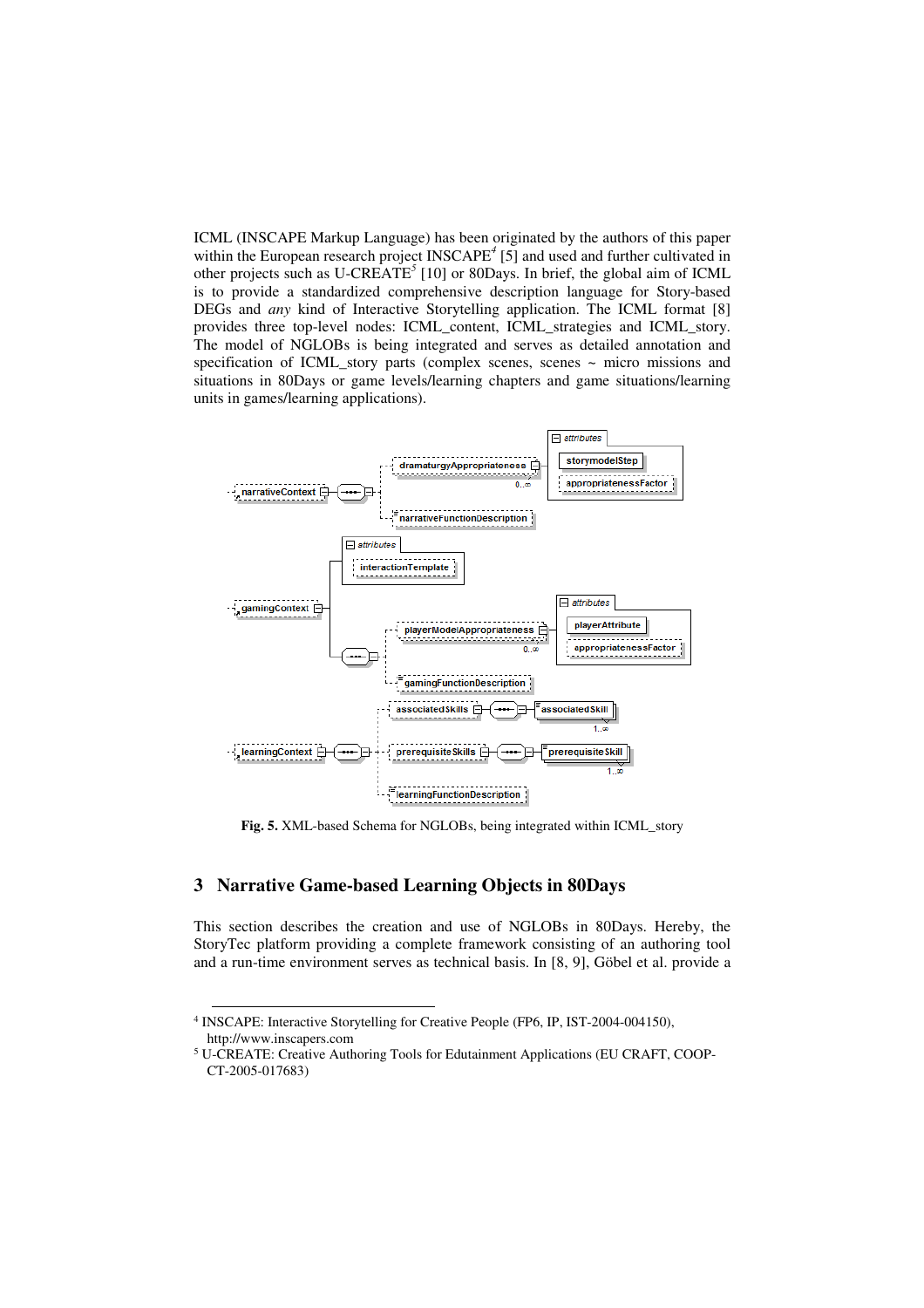comprehensive description of StoryTec. In 80Days, the authoring tool and the Story Engine are used and integrated into the 80Days framework.

In order to use NGLOBs in Story-based DEGs such as 80Days, StoryTec has been enhanced both in the authoring tool and run-time components: In the authoring tool, the Property Editor provides fields to enter context information of a NGLOB. The Condition Editor is used to enter application logic and define conditions for transitions among story units  $\leftrightarrow$  sequencing of story units in Story-based DEGs, see also section 1).



Fig. 6. Condition Editor (left) and Property Editor (right).

The result of the authoring process are ICML-encoded stories. These ICML files are loaded into the run-time environment of the 80Days framework in form of an executable story graph in the Story Engine. Then, the story starts and unfolds according to the user/player/learners´ interactions, behavior, rules and application logic provided by the author, and context information. The context information of NGLOBs is held within the content layer (repository, see lower part in figure 7) and the modeling part (see upper part in figure 7).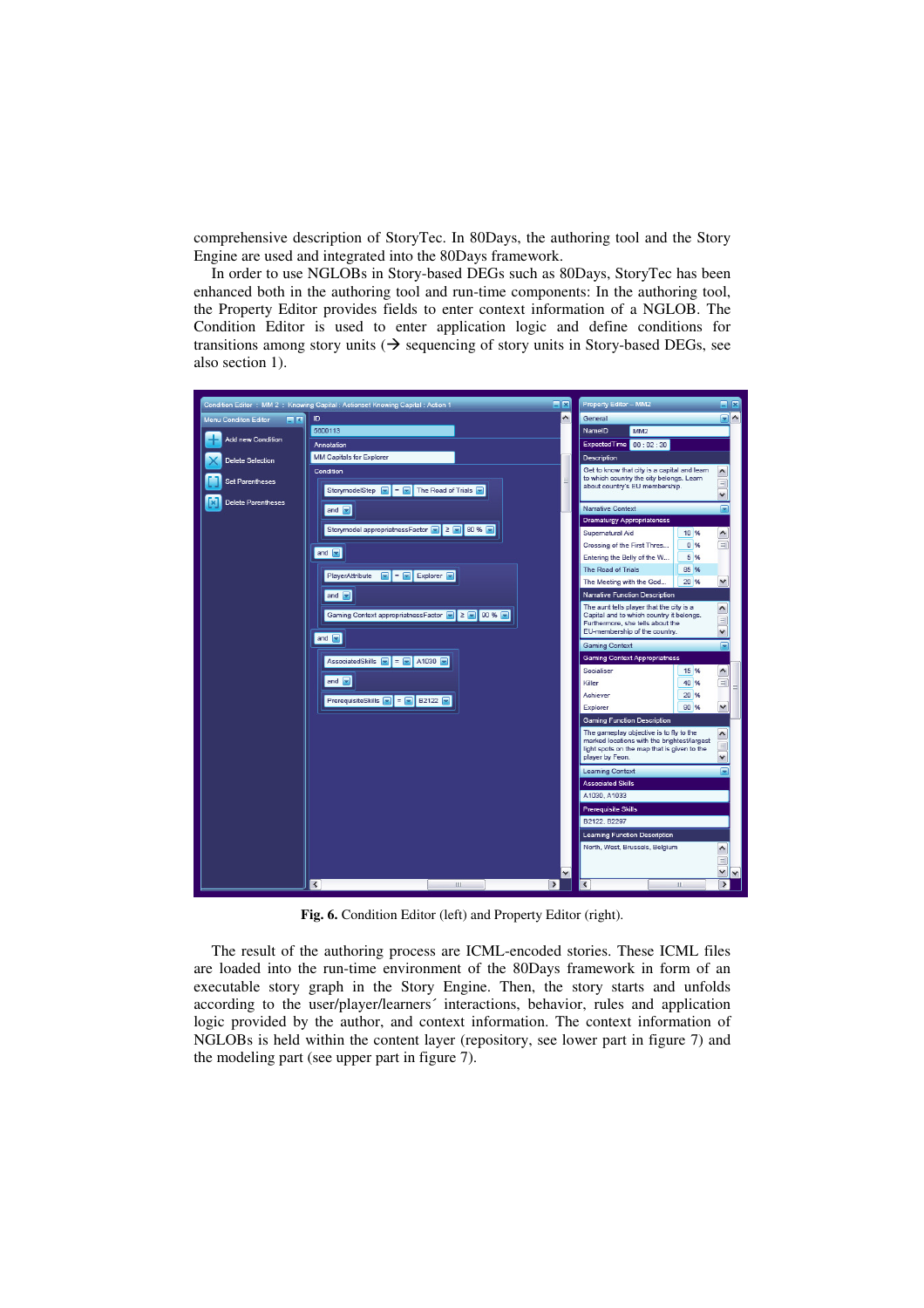Concerning the control of Story-based DEGs and sequencing NGLOBs, the modeling part of the framework provides a player and learner model [4] plus a configuration component: Here, the author can provide priorities for narration, gaming and learning. Hence, possible conflicts in the sense of 'it is possible to continue the story with NGLOB A, NGLOB B or NGLOB C' (which all fulfill the conditions for transitions to following story units) practically do not occur.



**Fig. 7.** High-Level Architecture of the 80Days Framework.

# **6 Conclusion**

Based on preliminary, long-term research in the field of story-based edutainment applications and DEGs, this paper introduces the conceptualization of Narrative, Game-based Learning Objects (NGLOBs) as the basis for Story-based DEGs. The main result represents a first version of a formalized model for NGLOBs composed by narrative, gaming and learning context. The model has been technically implemented in the form of an XML schema being used as extension for the ICML format and has been rudimentarily integrated into the StoryTec authoring environment and the 80Days run-time system.

Apart from typical testing evaluation studies, further research and development activities will be investigated a) to continue and enhance the model of NGLOBs and b) to integrate methods and concepts of player and learner models.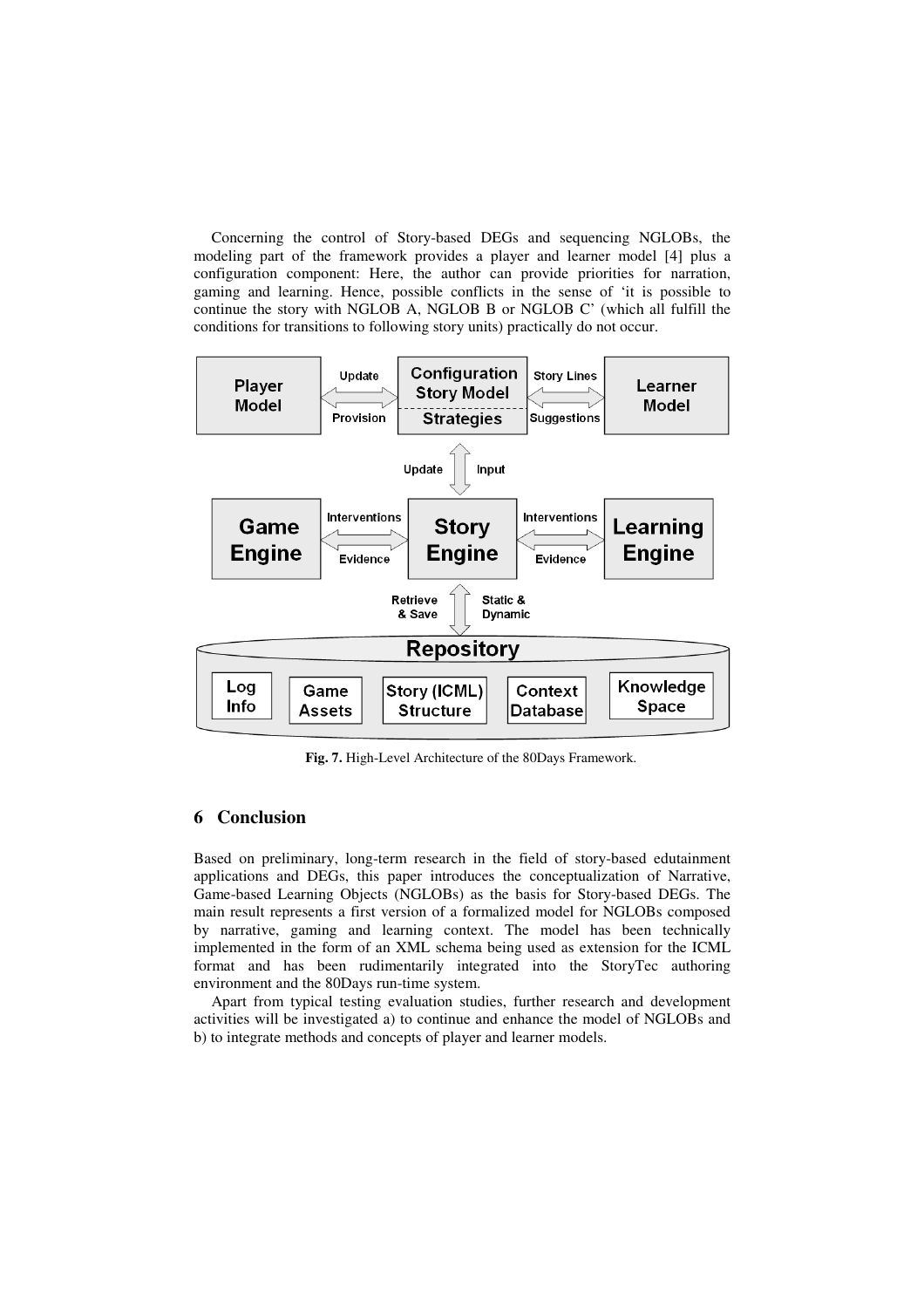## **Acknowledgements**

The research and development introduced in this work is funded by the European Commission under the seventh framework programme in the ICT research priority, contract number 215918 (80Days, www.eightydays.eu).

## **References**

- 1. Albert, D. & Lukas, J. (Eds.): *Knowledge spaces: theories, empirical research, and applications*. Mahwah, NJ: Lawrence Erlbaum Associates (1999).
- 2. Bartle, R. *Hearts, Clubs, Diamonds, Spades: Players Who Suit MUDs*. In The Journal of Virtual Environments, 1(1), (1996).
- 3. Campbell, J. *The Hero with a Thousand Faces*. 1st edition, Bollingen Foundation, 1949. 2nd edition, Princeton University Press. 3<sup>rd</sup> edtion, New World Library (2008).
- 4. Conlan, O., O´Keeffe, I., Hampson, C. and Heller, J. *Using Knowledge Space Theory to support Learner Modeling and Personalization*. In: T. Reeves & S. Yamashita (Eds.), Proceedings of World Conference on E-Learning in Corporate, Government, Healthcare, and Higher Education 2006, pp. 1912-1919. Chesapeake, VA: AACE (2006).
- 5. Göbel, S. and Becker, F. *INSCAPE Interactive Storytelling for Creative People*. In Proceedings of EVA 2005 Berlin, pp. 136-141 (2005).
- 6. Göbel, S., Malkewitz, R. and Becker, F.: *Story Pacing in Interactive Storytelling*. In Pan, Z., Aylett, R., Diener, H., Jin, X., Göbel, S., Li, L., eds. : Technologies for E-Learning and Digital Entertainment 3942, pp. 419-428. Springer, Berlin / Heidelberg (2006).
- 7. Göbel, S., Mehm, F. and Radke, S.: *80Days: Adaptive Digital Storytelling for Digital Educational Games*. In: Proceedings of the 2<sup>nd</sup> International Workshop on Story-Telling and Educational Games (STEG'09). Edited by Cao, Y, Hannemann, A., Manjón, B.F., Göbel, S., Hockemeyer, C. and Stefanakis, E. Published on CEUR-WS:03-Sep-2009, http://CEUR-WS.org/Vol-498/ (2009).
- 8. Göbel, S., Salvatore, L., Konrad, R. *StoryTec: A Digital Storytelling Platform for the Authoring and Experiencing of Interactive and Non-linear Stories*. In Nesi, P., Ng, K. and Delgado, J.: 4th International Conference on Automated Solutions for Cross Media Content and Multi-Channel Distribution, pp. 103-110. IEEE computer society (2008).
- 9. Göbel, S., Salvatore, L., Konrad, R., Mehm, F.: *StoryTec: A Digital Storytelling Platform for the Authoring and Experiencing of Interactive and Non-linear Stories*. In Spierling, U., Cavazza, M., Peinado, F., Aylett, R., Swartjes, I., Kudenko, D., Young, R., Tychsen, A., Pizzi, D., El-Nasr, M., eds. : Interactive Storytelling 5334, pp. 325-328. Springer, Berlin / Heidelberg (2008).
- 10. Göbel, S., Salvatore, L., Konrad, R., Sauer, S., Osswald, K.: *U-CREATE: Authoring tool for the creation of interactive storytelling based edutainment applications*. In Cappellini, V., Hemsley, J., eds. : EVA 2007 Florence Proceedings. Pitagora Editrice Bologna, Bologna (2007).
- 11. Hoermann, S., Hildebrandt, T., Rensing, C. and Steinmetz, R.: *Resource Center A Digital Learning Object Repository with an Integrated Authoring Tool Set*. In: Kommers, P., Richards, G., eds. : Proceedings of World Conference on Educational Multimedia, Hypermedia and Telecommunications 2005, pp. 3453-3460. AACE, Chesapeake, VA (2005).